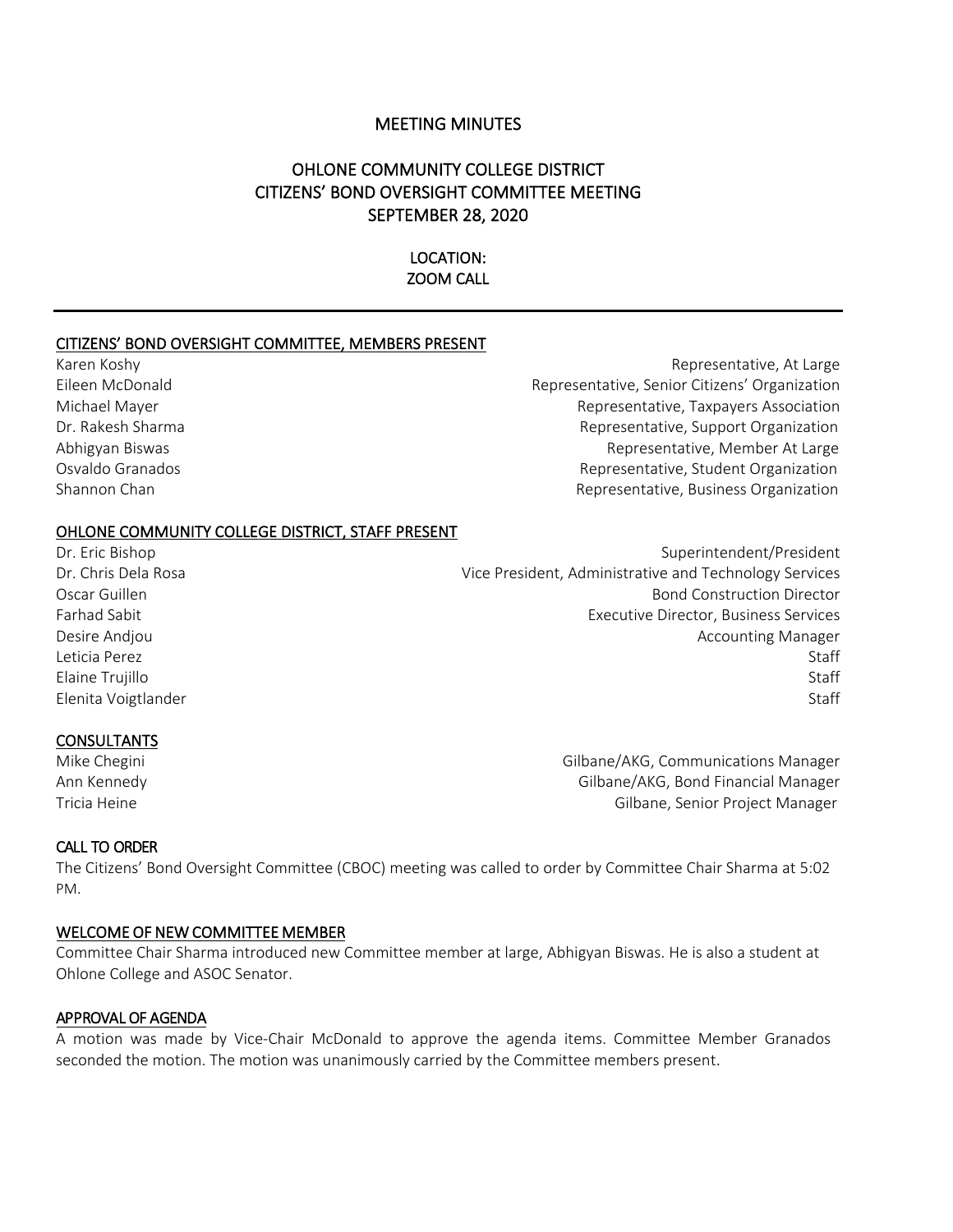### APPROVAL OF MINUTES

Vice-Chair McDonald, made a motion to approve the minutes from the previous meeting that took place on June 22, 2020. Committee Member Mayer seconded the motion. The motion was unanimously carried by all Committee members present.

### COMMITTEE MEMBERS' ATTENDANCE REPORT

Committee Chair Sharma presented the attendance report to the Committee. The Committee expressed no concerns or changes.

## COMMUNICATIONS FROM COMMITTEE MEMBERS

There were no communications from Committee members.

## COMMUNICATIONS FROM STAFF

Dr. Chris Dela Rosa introduced the following new members of the Ohlone College Executive Team:

- Superintendent/President, Dr. Eric Bishop
- Vice President/Deputy Superintendent, Academic Affairs, Dr. Anthony DiSalvo
- Vice President of Student Services, Dr. Milton Lang

Dr. Dela Rosa further informed the Committee that the college will continue virtually and with limited services in certain areas (Science/Labs/RT and PT programs) for the Spring of 2021. This is to maintain the health and safety of students, staff, and the community. The campus is also excited to announce that building 3 has opened a student study center (with limited hours) for students to use.

*Karen Koshy* – Has enrollment been impacted by COVID-19?

*Chris Dela Rosa* – We saw an increase in the summer and now for the fall we saw a decrease; we are not sure why. All other community colleges are also experiencing the same.

*Dr. Rakesh Sharma* – Why is this?

*Chris Dela Rosa* – We are still evaluating this. We believe it may have been initially high school students who wanted/needed to take classes to catch up that increased the numbers in the summer.

### COMMUNICATIONS FROM THE PUBLIC

There were no communications from the public.

### PREPARATIONS FOR ANNUAL REPORT

Mike Chegini briefly explained the annual report and its timeline. This process is done via e-mail. He asked for 2 volunteers along with the Chair to participate in this process. It will take two review cycles, then a final Committee review will be done. Once approved, the Chair will present it to the Board of Trustees at either the February or March Board meeting. The volunteers were Committee Chair Sharma, Committee Vice-Chair McDonald, and Committee Member Biswas.

### PROJECT UPDATES

Tricia Heine of Gilbane presented updates/status of projects on campus to the Committee. Below is a list of current and upcoming projects:

- Geothermal Phase-2, kick off meeting 10/1/2020
- ACB close out is under way, with less than 100 items left on punch list
- Building 5 Renovation is under way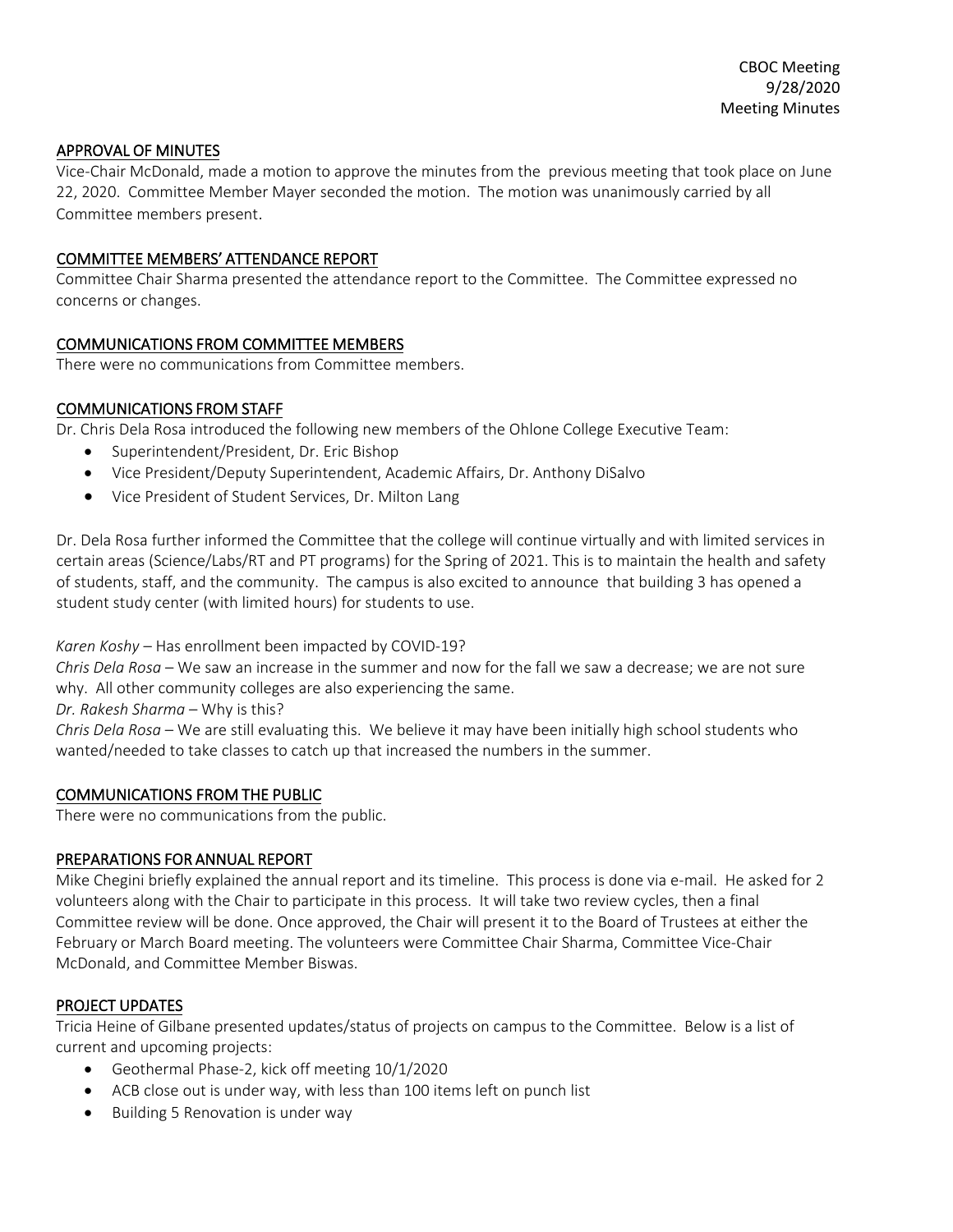- Site Improvements
- Small Capital Improvements
- Campus Way-finding Signage
- $\bullet$  IT (PH 3)
- North Parking has been completed
- Building 4 and the Multicultural Student Center has been completed

*Dr. Sharma* – Geothermal Phase 2, is this part if the original or is this a new plan?

*Tricia Heine* – It is part of the original plan, a small part that will help support Building 5 after its renovation.

*Osvaldo Granados* – Have all the classrooms in Hyman Hall been refurbished?

*Tricia Heine* – The majority of them have been.

## FINANCIAL UPDATE

Ann Kennedy of AKG provided an overview of financial reports for period ending 6/30/20. ACB still had the highest construction expenses, with \$2.4M and then Building 4 Renovation with \$602k. Project 9106 had \$1M in FF&E expenses (previously in Project 9113) transferred to another funding source (DiMino). For more details, please see the financial reports provided.

*Shannon Chan* – How does the \$1M transfer work?

*Ann Kennedy* – Each funding source has their own set of rules; the foundation oversees this and makes sure the expenses are eligible for transfer. Our team provides them with back up documentation.

*Shannon Chan* – Regarding the punch list, it went from a big amount to 100?

*Ann Kennedy* – Yes, Tricia and her team go through each building and each item is checked and signed off.

*Dr. Sharma* – In respects to the Foundation, items are reviewed and then the funds are released. We have all the documentation to show the DiMino Foundation that it was done appropriately.

Committee Member Chan made a motion to approve the Measure G Financial Reports as presented. Committee Vice-Chair McDonald seconded the motion. The motion was unanimously carried by the Committee members present.

Ann Kennedy reviewed Bond List Revisions #22 and #23 with the Committee. Bond List Revision #23 recorded budget transfers from Projects 9113 and 9500 to Project 9101, Renewable Energy. For further details, please see the Bond List Revisions provided.

*Dr. Sharma* – Renewable Energy is moving into Phase-2; was this in the original plan? How important is it? Was it already in the budget?

*Ann Kennedy* – We can provide this information to you at our next meeting.

## TOPICS FOR NEXT MEETING

- a. Proposed Future Meeting Dates
- b. Election of Chair and Vice-Chair
- c. Review and Approval of Annual Report
- d. Financial and Performance Audit Reports